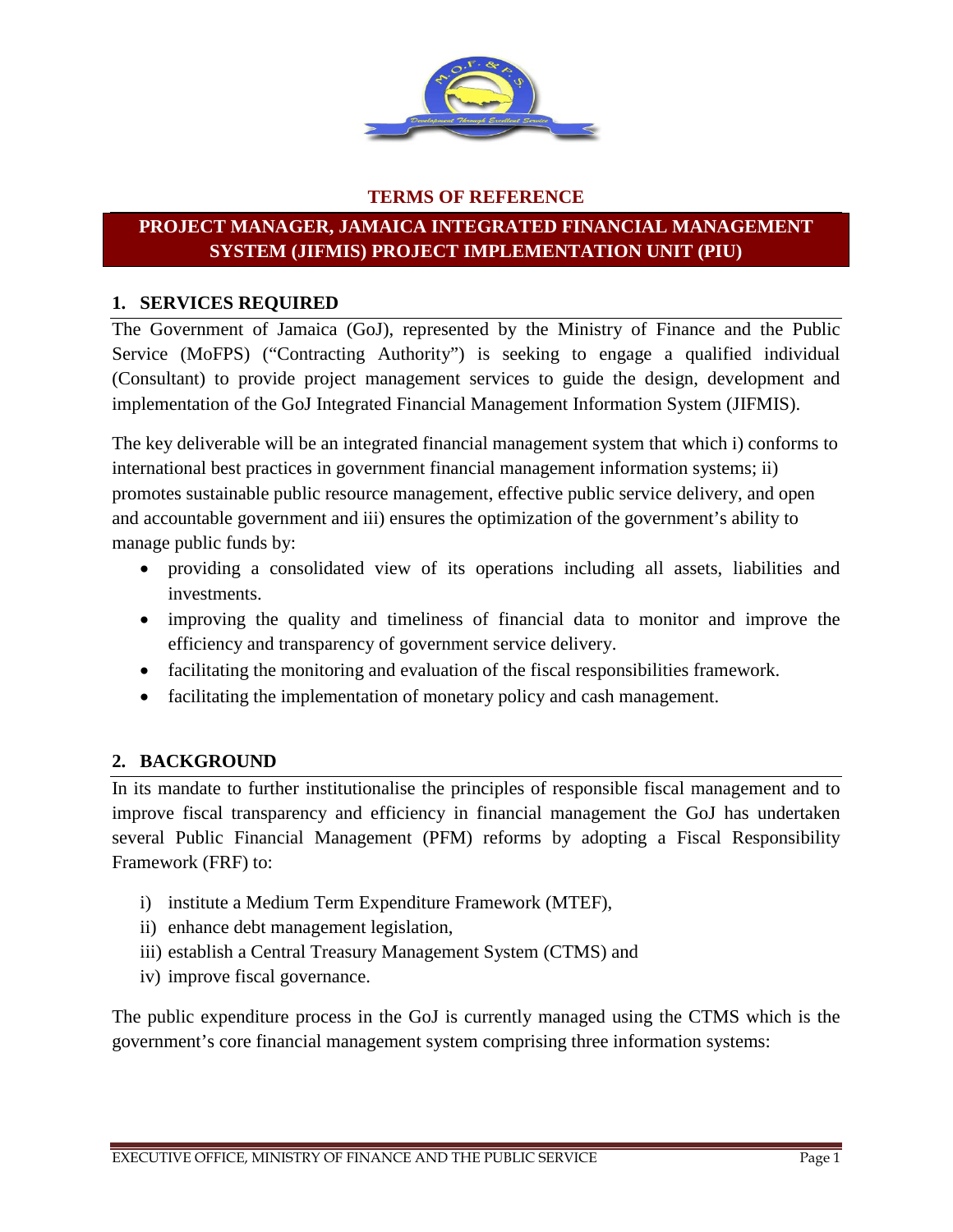- i) the **Financial and Management Software (FinMan)**, which is the transaction processing and accounting system used by Ministries, Departments, and Agencies (MDAs) as a tool for budget management and execution;
- ii) the **Treasury Management Module (TMM)**, a FinMan modification which allows the Accountant General's Department (AGD) ("the Treasury") to receive and process payment requests from the MDAs; and
- iii) **CTMS Web Portal**, an interim web based system that facilitates the information exchange between FinMan and TMM.

The CTMS has been deployed since 2004 and its modules have been developed piecemeal to extend the CTMS's capabilities to conform to the growing demands of PFM reform. The ad-hoc approach in providing ICT support for government financial management has been costly and is hindering the pace of implementation of the government's ambitious PFM reform agenda. The information and communications technology (ICT) environment within which government financial systems function is changing rapidly with key stakeholders such as the Central Bank, commercial banks, Tax Administration Jamaica (TAJ), Jamaica Customs Agency (JCA), and some public bodies moving towards fully integrated Enterprise Resource Planning (ERP) solutions.

Though the CTMS has matured as a budget control and payment system, it may not be able to continue to leverage the fast-evolving technological developments in the ICT environment, to meet the growing needs for transparency and accountability of government towards its citizens.

The project will be implemented along the following tracks:

# **Track 1 CTMS Development**

The objectives of this track are to address the current deficiencies in revenue recording; increase domestic revenue; as well as strengthen revenue policy and oversight of revenue collection; and improve the receipt and processing of payment requests from the MDAs.

This will include the implementation of an upgraded version of the CTMS to a web based environment without any additional functionality by March 2019. This will be followed *inter alia* by the introduction of consolidated financial reporting and automated bank reconciliation.

The GoJ plans to extend the functionality of the CTMS by developing the Revenue Management Module (RMM), which will address the current deficiencies in revenue recording. As a first step towards the implementation of a government-wide JIFMIS, CTMS is being further enhanced to function in a web-based environment. The web-enhanced version of the CTMS will centralize the implementation of the current client-server FinMan budget execution application software used in MDAs. It will facilitate version management of the application software and the related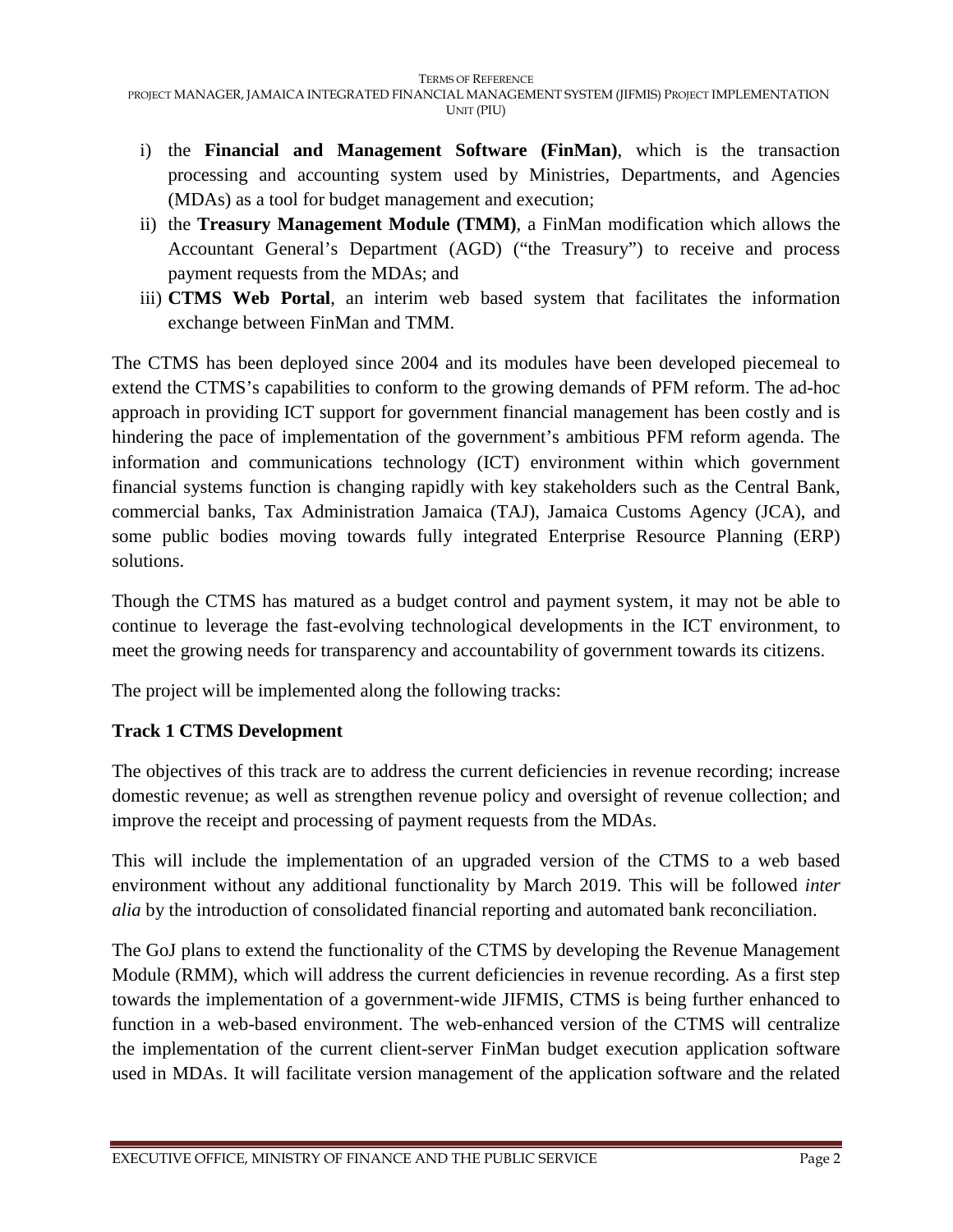look-up tables such as the Chart of Accounts. It will also provide a consolidated view of budget execution in a single centralized database.

### **Track 2 Development and implementation of the JIFMIS**

The objective of this component are to enhance cash management, government accounting and reporting, debt management and improve revenue and expenditure forecasting by developing a solution to replace the GOJ's CTMS and integrating with other GoJ development projects that can be considered components of the JIFMIS, such as:

- 1. Budget Preparation and Management System (BPMS)
- 2. Government of Jamaica Electronic Procurement (GOJEP)
- 3. Revenue Administration Information System (RAiS)
- 4. Automated System for Customs Data (ASYCUDA) -
- 5. Human Capital Management Enterprise System (referred to as 'myHR+')
- 6. Commonwealth Secretariat Debt Recording and Management System (CS-DRMS)
- 7. Central Securities Depository (CSD)
- 8. Pension Earnings and Pension Administration System (PEPAS)
- 9. Asset Management and Inventory and Shared Services system
- 10. Public Investment Management Information System (PIMIS)

The data flow of the envisioned process of JIFMIS System [1](#page-2-0) is described in the diagram below.



<span id="page-2-0"></span><sup>1</sup> Jamaica Integrated Financial Management Information System (JIFMIS) conceptual design January 2015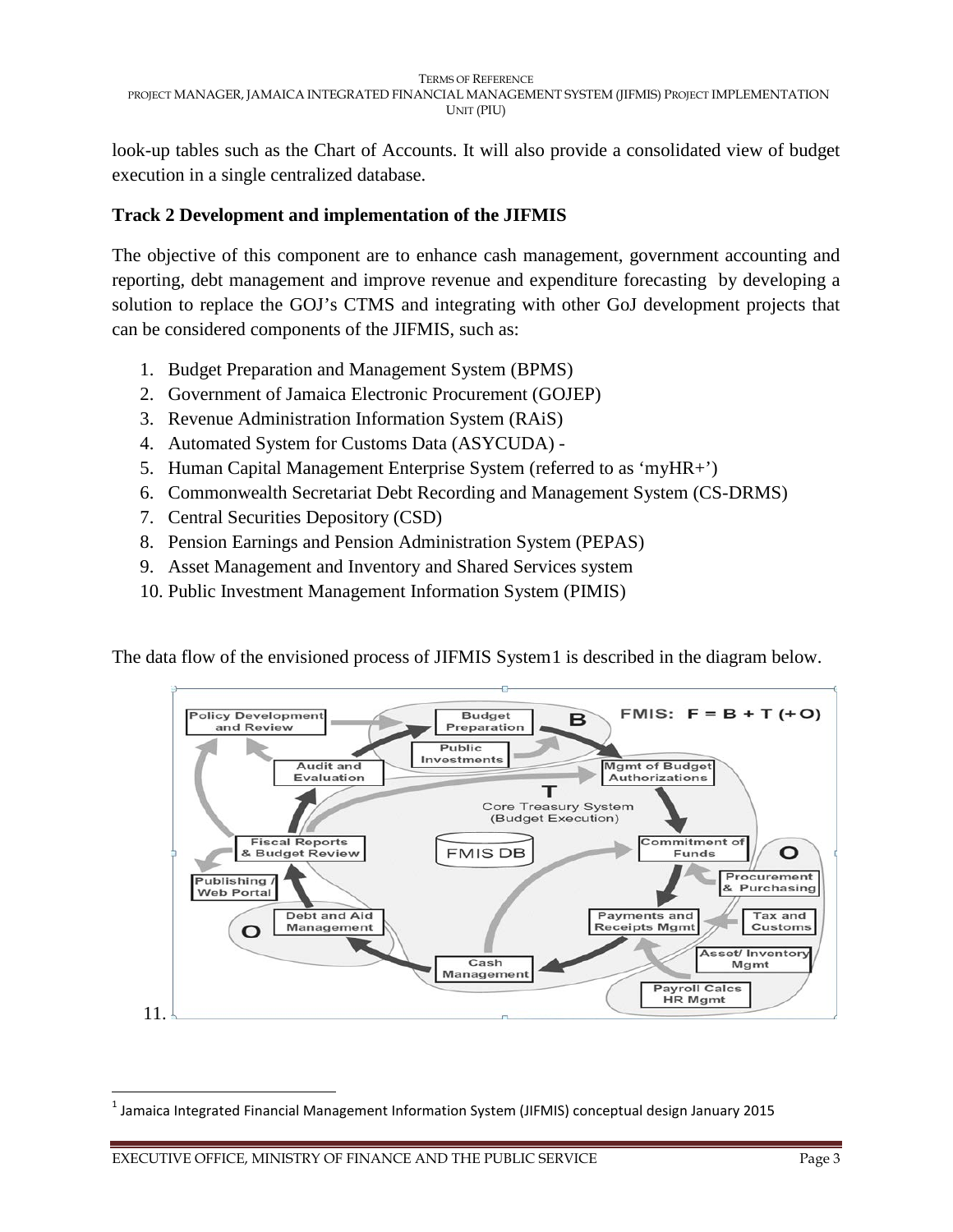The interface is expected to enhance cash management, debt management and improve revenue and expenditure forecasting.

# **3. OBJECTIVES OF THE CONSULTANCY**

The objectives of this consultancy are to:

- a. work with all stakeholders to provide effective and efficient project management, coordination and support on the orderly implementation of an JIFMIS in the Government of Jamaica;
- b. coordinate all team members of the JIFMIS Project Implementation Unit (PIU) and their tasks to ensure that work is done in the proper sequence with a minimum of time (and money) wasted, and to facilitate communication between the members of the project team;
- c. manage project scope, schedule, budget and deliverables ensuring that the planned body of work is accomplished; changes to scope are controlled; and deliverables meet industry/GoJ's standards, where applicable;
- d. manage project risks throughout the project lifecycle.

## **4. SCOPE OF WORK**

The Consultant shall manage and supervise the project as described in the responsibilities below:

- 1. Consult with Executive Project Sponsor(s), Business Process Owner(s) and other key stakeholders to gain an understanding of the objectives, goals and scope of the project;
- 2. Be the principal point of contact with stakeholders for the resolution of project issues relating to the JIFMIS. Where necessary, also be responsible for escalating project issues to the stakeholders with relevant oversight.
- 3. Manage entire project lifecycles for the implementation of JIFMIS related projects and activities using solid project management principles and methodology.
- 4. Manage the project team and overseeing the day-to-day activities related to the management and implementation of the Project, including, *inter alia*, procurement, project monitoring and evaluation, financial management, progress and financial reporting, and risk management.
- 5. Review the JIFMIS implementation within a holistic PFM reform conceptual framework in agreement with key stakeholders based on the software requirements specification (SRS) and agreed implementation plan.
- 6. Make recommendations based on the review and the gaps identified in order to ensure that the implementation partners (including consultants) revisit the issues and make adequate corrections or amendments to the implementation process.
- 7. Ensure that domain expertise is provided and direct all phases of IFMIS software implementation projects from planning, requirements gathering and gap analysis, configuration of software and data migration, user acceptance testing, training and capacity building, go live in production and post-implementation support.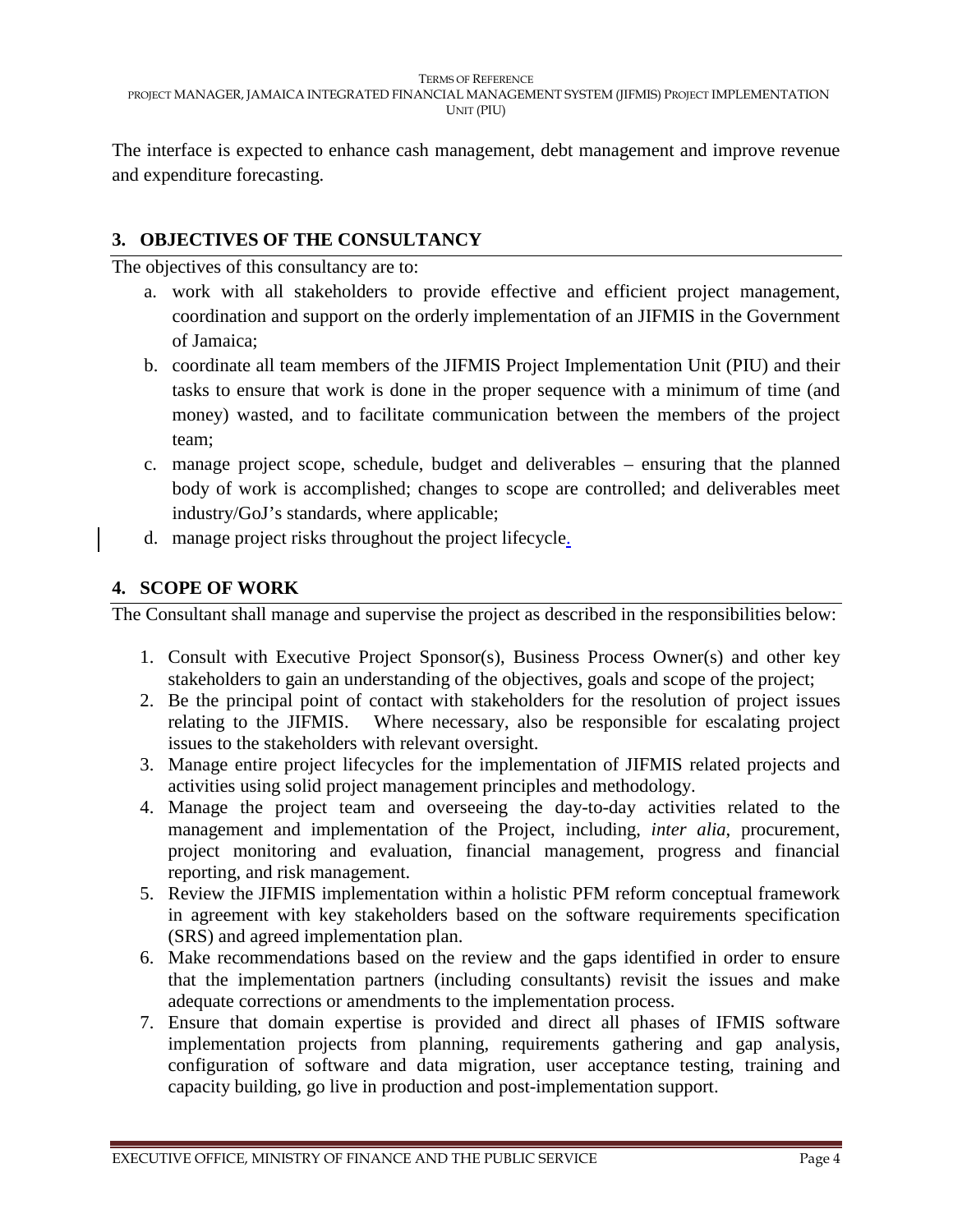- 8. Draft Terms of References and manage consultants, monitoring progress on deliverables under those contracts and providing feedback as necessary, and coordination of the work of the consultants consistent with the overall project implementation plan.
- 9. Develop a JIFMIS Implementation and Roll-Out Strategy detailing the systematic roll-out of the solution in accordance with the Jamaica's PFM Reform Action Plan II (2015- 2017).
- 10. Supervise PIU teams in the performance of their respective duties and ensure the efficient functioning of the teams and that clear working arrangements are established for collaborating with the stakeholders on all management, financial, accounting and procurement matters.
- 11. Participate as a non-decision-making member in the JIFMIS Steering Committee (JSC).
- 12. Ensure the project is executed in compliance with the project management and implementation methodology approved by the Contracting Authority and its development partners.
- 13. Develop and maintain documents as required by the agreed standard project methodology as per Contracting Authority documentation management standards.
- 14. Prepare, or as appropriate supervise the preparation of work plans of team members.
- 15. Prepare/revise annual Project Implementation Plans (including Gantt Charts) and Budgets and present for approval;
- 16. Prepare and submit monthly progress and financial reports to the Financial Secretary and JIFMIS Implementation Committee;
- 17. Perform monitoring and evaluation activities focussed on better performance through transparent, credible information on outputs, outcomes and impact;
- 18. Establish and maintain a collaborative environment so as to provide updated information on project activities;
- 19. Lead communications and change management initiatives aimed at promoting a vision for the JIFMIS reform, demonstrate progress, build consensus and ownership, create confidence, and momentum;
- 20. Conduct periodic workshops and seminars on project objectives and activities for change management and communications initiatives;
- 21. Identify, assess and manage risks to the successful outcome of the project;
- 22. Liaise regularly with suppliers, consultants and vendor;
- 23. Perform procurement activities for goods and services (including preparing tendering documents, evaluation reports, Cabinet Submissions, etc.).

# **5. INPUT PROVIDED BY CONTRACTING AUTHORITY**

The Contracting Authority will make available the following information and facilities to the Consultant:

- All relevant reports, documents, and data.
- Where available, office space, furniture, and access to computers and communication facilities:
- Counterpart staff.

The Contracting Authority will provide the other members of the project team, viz a viz: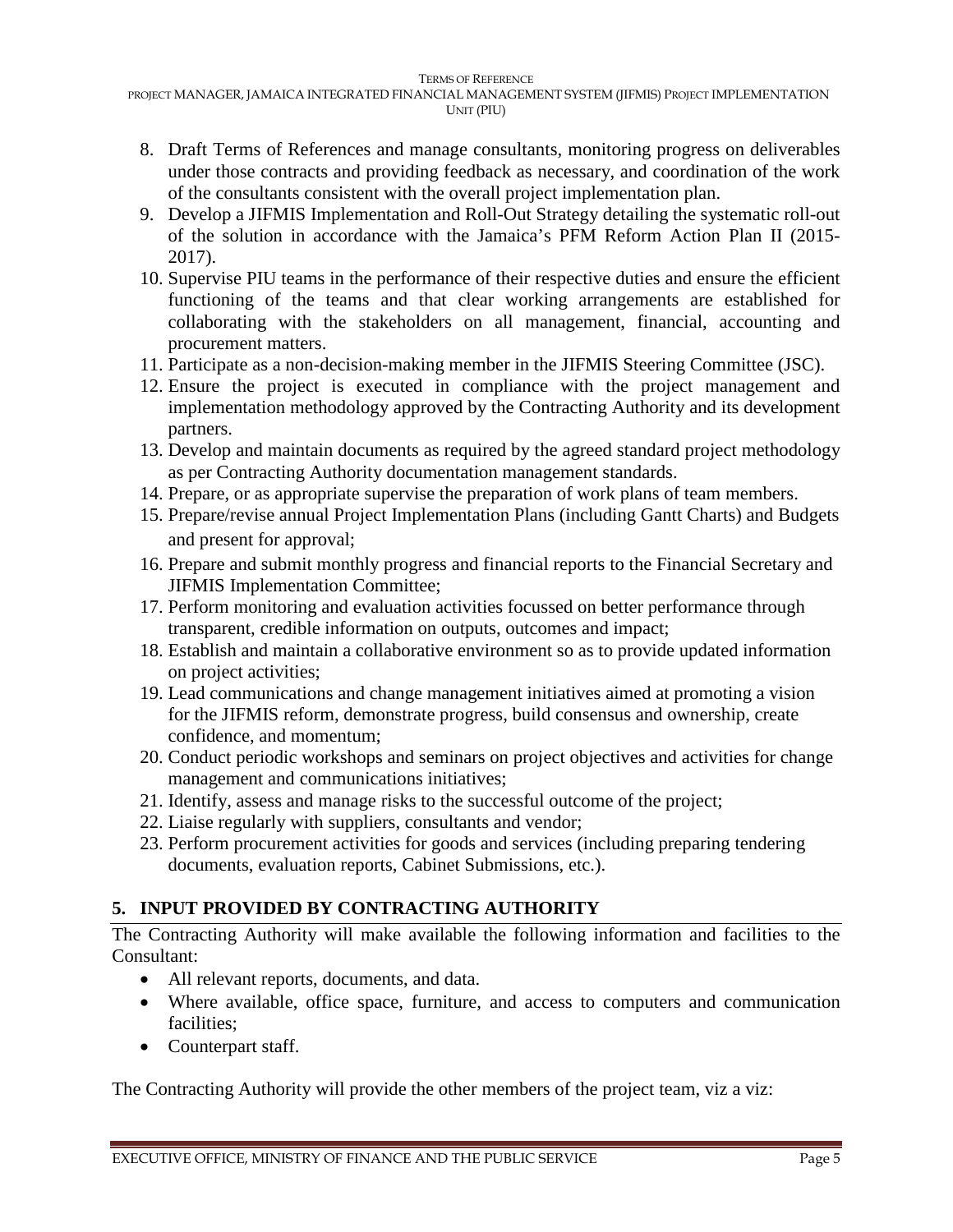- Administrative Coordinator
- Business Analyst
- ICT System/Networking Specialist

#### **6. EXPECTED OUTPUT**

The Consultant shall provide a range of deliverables categorized as "Planning and Reporting on Activities" and "Technical Deliverables" during the period of the consultancy. They are to be submitted to the DFS, Public Expenditure Policy Coordination (PXPC) by electronic mail:

The **Planning and Reporting on Activities** include the following deliverables:

- 1. **Inception Report.** The Consultant shall provide an Inception Report within 30 business days after commencement, produced in coordination with the DFS, Public Expenditure Policy Coordination (PXPC) for all the tasks to be undertaken by the Consultant. This shall include the approach to be adopted and timetable for the work to be undertaken to successfully deliver the expected outputs.
- 2. **Project Management Plan.** The Consultant shall provide the first version of an IFMIS Project Management Plan including subsidiary plans within 60 business days after commencement and should detail, *inter alia*:
	- a. Project Charter
	- b. Project Scope Statement
	- c. Cost Management Plan
	- d. Human Resource Plan
	- e. Process Improvement Plan
	- f. Procurement Management Plan
	- g. Quality Management Plan
	- h. Requirements Management Plan including *inter alia* Risk Register
	- i. Risk Management Plan
	- j. Schedule Management Plan including *inter alia* chronogram of project activities.
	- k. Scope Management Plan
	- l. Work Breakdown Structure (WBS)
- 3. **Project Status Reports.** The Consultant shall prepare Monthly Project Status Reports and Monthly Project Implementation Status reports on activities and progress status *visà-vis* the **Project Management Plan**, highlighting key milestones, progress and deviations from plan, risk register, metrics, financial status, change request history,. Monthly Reports shall be submitted to the DFS, Public Expenditure Policy Coordination (PXPC) by the  $5<sup>th</sup>$  business day of the next month throughout the assignment.
- 4. **Stage Completion Reports.** The Consultant shall develop documents and reports for sign-off by relevant stakeholders, *inter alia*, Project Sponsor, Business Owners, IFMIS Steering Committee, End Users, at the end of each stage of the project lifecycle, etc.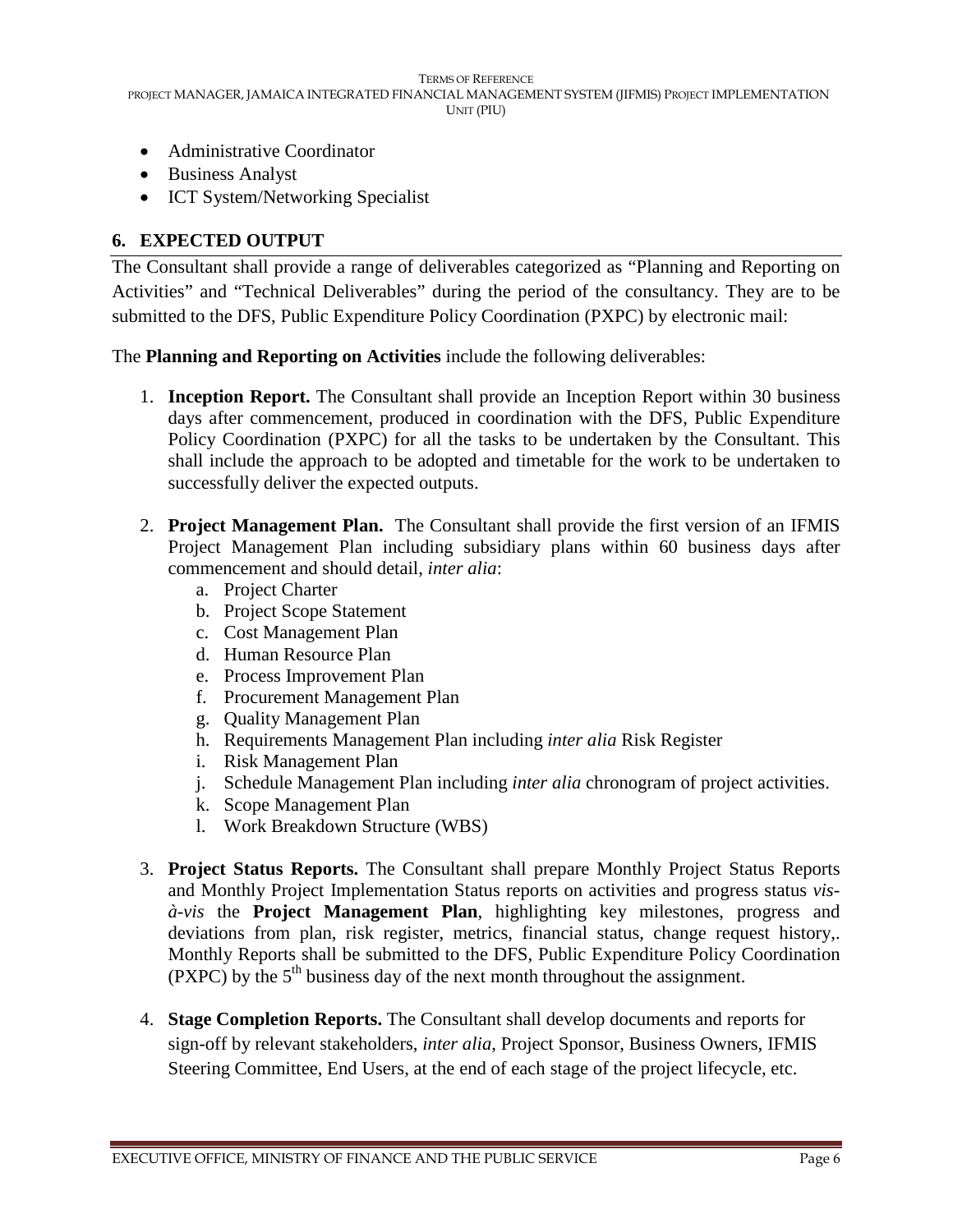- 5. **Project Acceptance.** The Consultant shall prepare the formal Project Acceptance indicating the project has met all the acceptance criteria as defined in the requirements document and project scope statement for submission to Project Sponsor(s) and Business Owner(s) that summarizes the work performed, results achieved, recommendations, as well as follow-on actions in direct relation to the original terms of reference.
- 6. **Lessons Learned**. The Consultant shall document and analyse the lessons learned from this project within 15 business days of final product acceptance.

The **Technical Deliverables** include the following:

- 1. JIFMIS implementation plan with milestones, deliverables, responsibilities, and dependencies, etc., with updates throughout the life of the project.
- 2. **Operational Acceptance (OA) reports:** The Consultant shall prepare the requisite endof-stage documents for sponsorship.
- 3. Presentations and other reports as desired by the management and as required by standard project methodologies.

All reports should be submitted in Eng**l**ish.

## **7. QUALIFICATIONS AND EXPERIENCE REQUIRED**

The Consultant is required to have:

#### *Qualification and Skills*

- Master's degree in Business Administration or related fields from a recognised tertiary institution, in addition to five (5) years' experience in implementing Intergraded Financial Management Information System (IFMIS) Solutions;
- Project Management Certification from an accredited project management institution.

#### **OR**

- Professionally qualified accountant with current membership of a professional accounting body that is a member of the International Federation of Accountants, in addition to seven (7) years' experience implementing IFMIS Solutions;
- Project Management Certification from an accredited project management institution.

#### **OR**

- Bachelor's degree in Business Administration or related fields; in addition to ten (10) years' experience in implementing IFMIS Solutions;
- Project Management Certification from an accredited project management institution.

General Professional Experience

• Five (5) years' experience in managing Information and Communication Technology projects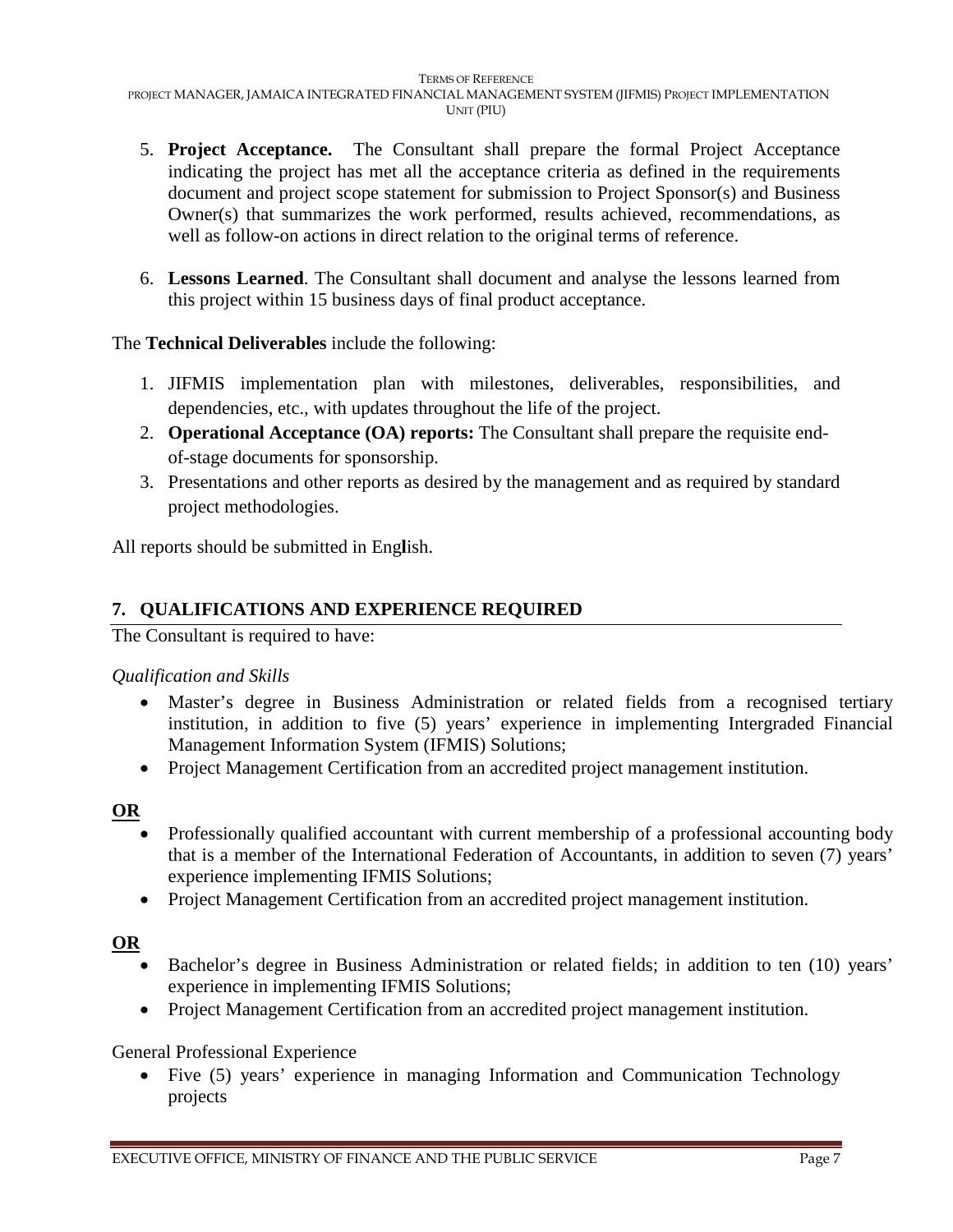# **Required Competencies:**

*Core*

- Ability to build and manage effective teams, and to lead across multiple assignments
- Ability to demonstrate commitment to efficient and effective service delivery and clientcentred focus.
- Ability to forge useful partnerships with people across functions and organisations.
- Ability to promote and maintain enabling environments for open communication, creativity and innovation.
- Ability to work effectively on own initiative.
- Advanced critical thinking, problem solving and decision making skills.
- Demonstrated ability to lead a multi-disciplinary project implementation team.
- Excellent negotiation and conflict management skills.
- Excellent strategic partnership and relationship skills.
- Fluency in English.
- Good communication and interpersonal skills.
- High adaptability and knowledge-sharing/learning capacity.
- High innovative thinking and ability to market new approaches.
- Strong customer orientation/client focus.

## *Technical*

- Comprehensive knowledge and understanding of engagement management discipline and tools
- Comprehensive knowledge and understanding organisational change in the public sector
- Excellent knowledge of governance, government machinery, operations and procedures
- Good knowledge of organisational development principles and practices
- Good knowledge of results-based programme development and management
- Proven proficiency in the use of Microsoft Office applications
- Successful track record of bringing about sustainable institutional reforms
- Successful track record of implementing and rolling-out information systems.

# **8. LOCATION AND ASSIGNMENT PERIOD**

The Consultant is expected to be based for the most part Jamaica, and the duration initial contract is one (1) year and the expected duration of this engagement is three (3) years.

# **9. REPORTING, MONITORING AND COMMUNICATION**

- 1. The Consultant shall report directly to the DFS, Public Expenditure Policy Coordination (PXPC) for the Government of Jamaica and will work closely with other key stakeholders.
- 2. The PIU team members shall report directly to the Consultant.
- 3. The Consultant will be responsible for all costs associated with a. visits to stakeholders to perform the activities